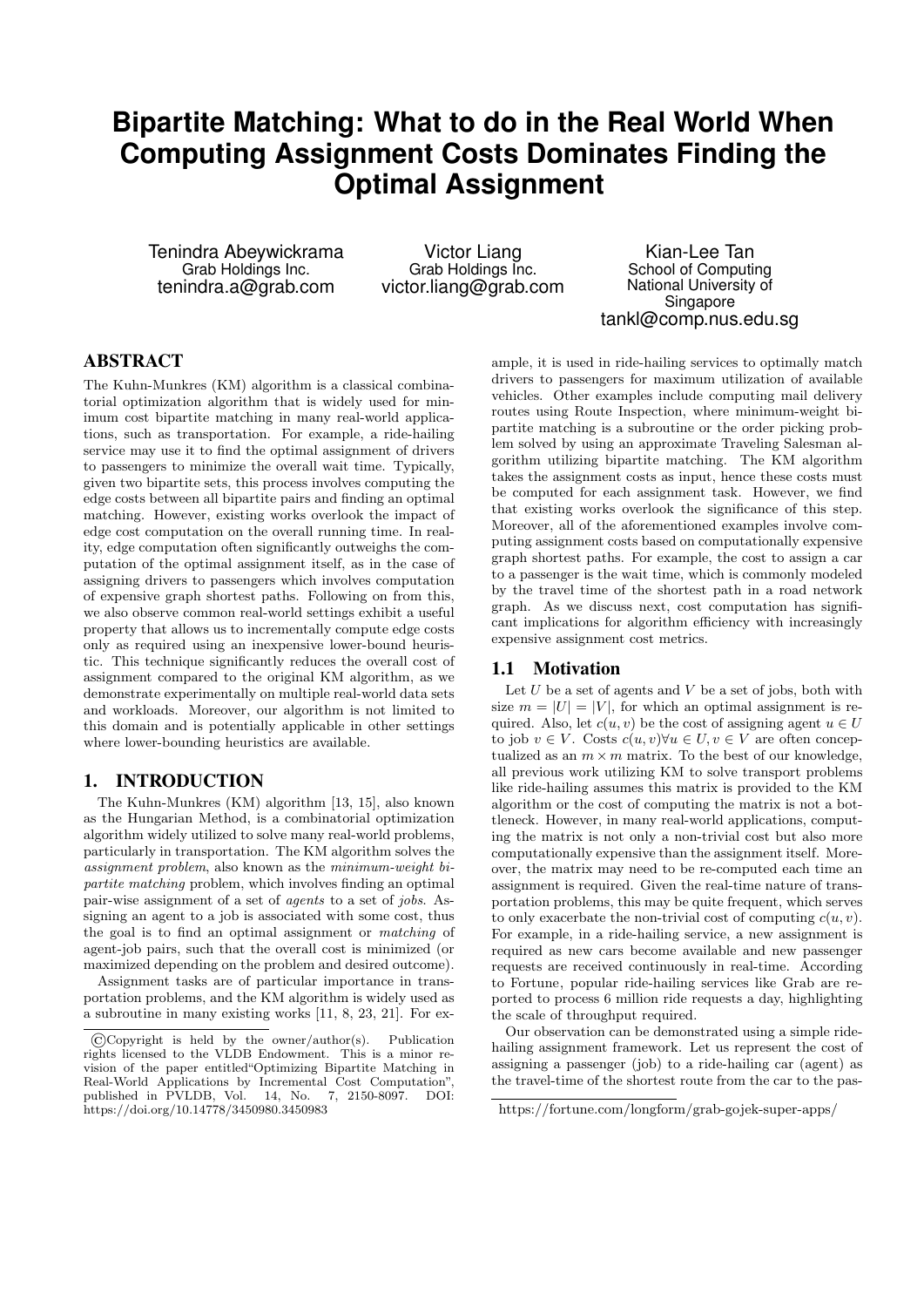senger. All costs for one car (agent) can be computed by performing a single Dijkstra's single-source multiple-destination (SSMD) shortest path query. The entire cost matrix can be populated by performing m such searches. Simple worstcase analysis based on Dijkstra using Fibonacci heaps suggests that this will cost  $O(m|E| + m|N|\log|N|)$  time where  $|N|$  and  $|E|$  are the number of vertices and edges in the road network graph and  $m = |U| = |V|$ . Typical real-world scenarios would see this dominate the KM algorithm time complexity of  $O(m^3)$ . For example, in the Singapore road network |N| is over 280,000 while m might be 100 representing finding a matching for 100 ride-hailing cars to 100 passengers. We verify this intuition in practice for the Singapore road network for varying values of  $m$  in Figure 1a using Dijkstra's search as above. As expected, the time to compute the matrix dominates the time to compute the optimal assignment for increasing  $m$ , only being overtaken when  $m$ reaches 5000. In Figure 1b we show this is still true even if a fast modern point-to-point shortest path technique like Contraction Hierarchies is used.



Figure 1: Proportion of running time spent on matrix computation and finding optimal assignment on Singapore road network for varying m

# 1.2 Contributions

We have seen that computing the cost matrix often dominates computing the optimal assignment itself. Moreover, the cost matrix must be computed from scratch for each assignment problem and may need to be performed frequently in real-world applications such as ride-hailing. In attempting to address the scalability and throughput concerns that arise as a result, it begs the question of whether all assignment costs are even necessary to compute an optimal solution as first observed by [14]. We observe that this is also not necessarily the case due to a property exhibited by optimal assignments in typical real-world scenarios. For example, in a ride-hailing service for a particular geographic region, such as Singapore, typically passengers and drivers will be distributed in various parts of the region. It is unlikely that a driver  $u \in U$  will be assigned to some passenger  $v \in V$  a significant distance away. We say that such problems exhibit high spatial locality of matching. Using this intuition we propose a minimum-weight bipartite matching algorithm based on the KM algorithm that incrementally

computes costs that are most likely to be in the optimal matching. We develop novel refinement rules using inexpensive lower-bounding heuristics to only compute costs when necessary. Notably, our technique still computes the optimal matching, but does so while computing far fewer expensive pair-wise exact assignment costs, significantly reducing the overall running time. Moreover, our technique is a dropin replacement for the KM algorithm in any technique or framework that uses the KM as a subroutine. Our contributions can be summarized as follows:

- We identify that computing assignment costs such as graph shortest paths are more computationally expensive than finding the optimal assignment itself for workloads for real-world problems such as ride-hailing.
- We present a minimum-weight bipartite matching algorithm based on the Kuhn-Munkres algorithm that incrementally computes the exact assignment costs required for an assignment only when it is necessary according to novel pruning rules utilizing inexpensive lower-bounding heuristics.
- We implement a specialized lower-bounding heuristic for use in ride-hailing services, where the assignment cost is represented by the travel-time of the shortest path in a road network graph, adapting landmarkbased lower-bounds and graph search techniques.
- Our extensive experimental investigation using largescale real-world data sets and workloads demonstrates the significant improvement achieved by our proposed solutions with highly favorable implications for realworld scalability and throughput.

# 2. PRELIMINARIES

The assignment problem is often formulated as the minimum weight bipartite matching problem. Then, we are given a bipartite graph  $B = (U \cup V, E_B)$  where U and V are the bipartite sets of vertices.  $E_B$  is the set of edges, and contains an edge  $(u, v) \forall u \in U, v \in V$ . The weight  $c(u, v)$  of an edge represents the cost of assigning  $u$  to  $v$ . The assignment problem finds a perfect matching, where every object in  $U$  is assigned to exactly one object in  $V$  (and vice versa), such that the sum of weights over all assigned pairs is minimized. For simpler exposition, we consider equally sized sets, i.e.,  $m = |U| = |V|$ , which in practice can be simulated by adding dummy vertices to the smaller set. Next, we describe the preliminaries for the applied setting for which our techniques are designed to be deployed.

Road Network: In the case of a ride-hailing service, the bipartite sets consist of the locations of passengers and drivers to be matched. The cost of assigning a passenger to a driver is commonly considered as the minimum travel-time for the driver to reach the passenger's location. These costs can be computed by first considering the road network  $G =$  $(V_G, E)$ , where  $V_G$  is the set of vertices and E is the set of edges. Each edge  $(x, y) \in E$  represents the road segments connecting junction vertices x and y with weight  $w(x, y)$ representing the travel-time to traverse the edge. Note that other real positive metrics, such as physical length, can also be considered. In our context travel-time, and hence the waiting time for passengers, is most relevant. The network distance  $d(s, t)$  between a source vertex s and destination

Note that the number of edges  $|E|$  on road network graphs observes  $|E| = O(|N|)$ 

While faster techniques for point-to-point shortest path search are available, Dijkstra is typically faster for SSMD search when many destinations are involved. This is because for increasing  $m$  the number of point-to-point queries increases by its square, explaining why the matrix computation cost percentage is still high for large values of  $m$  in Figure 1b for CH.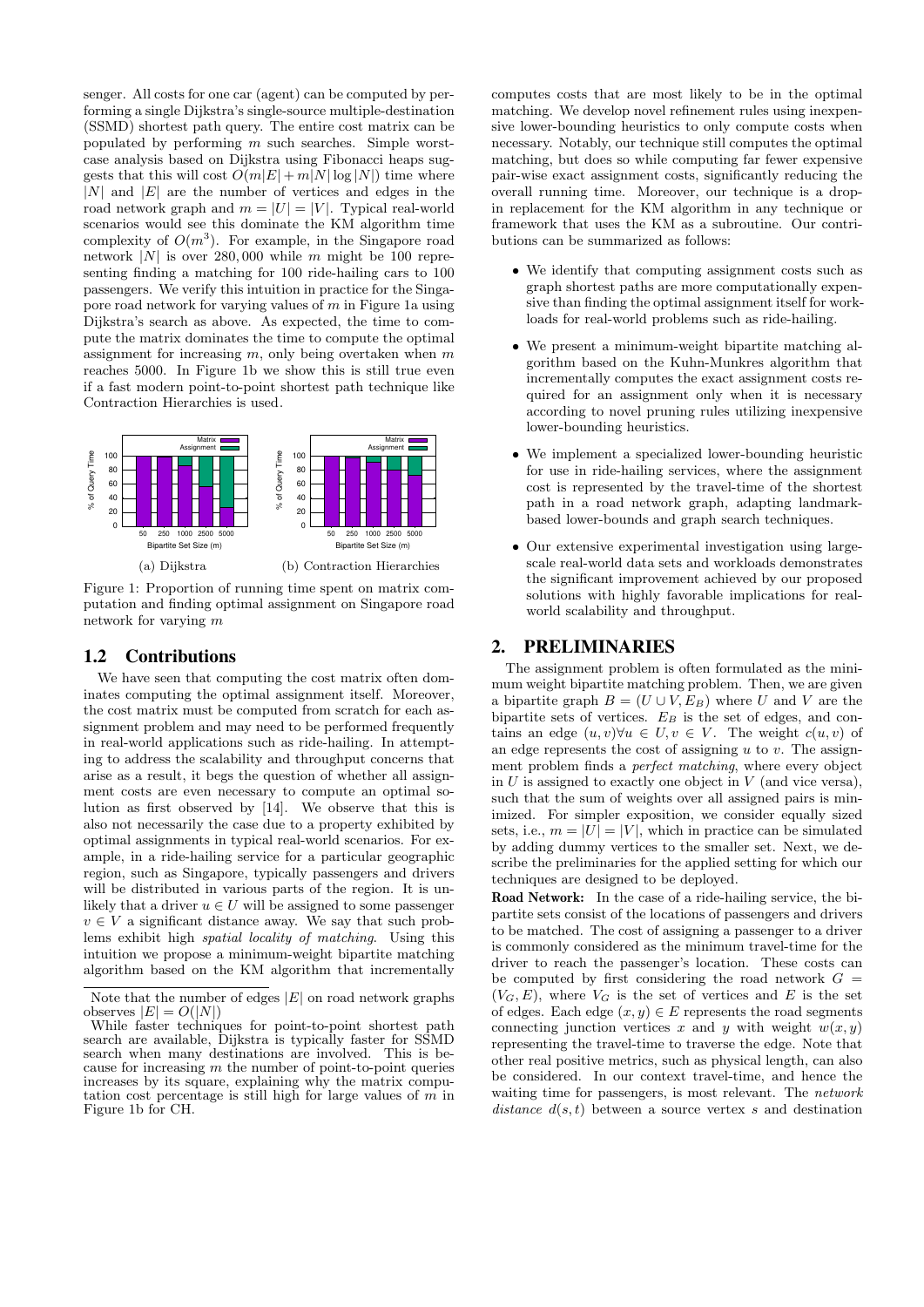vertex  $t$  is the minimum sum of weights connecting vertices  $s$  and  $t$ , i.e., by the shortest path in  $G$ . Note that we consider passenger and driver locations that occur on vertices for simpler exposition and implementation, but our techniques can be extended for when this is not the case. In relation to the assignment problem,  $c(u, v) = d(u, v)$ .

Landmark Lower-Bounds (LLBs): Our proposed technique leverages the idea of computing an inexpensive lower-bound on the assignment cost  $c(u, v)$  that is as accurate as possible. In the case of network distance as assignment cost, Landmark Lower-Bounds (LLBs) [10] are an effective lowerbound for shortest paths in graphs and can be computed cheaply. LLBs involve selecting k "landmark" vertices and computing network distances to each vertex in V from each landmark in an offline pre-processing step. During the online query phase, a lower-bound distance between any two vertices  $s$  and  $t$  may be computed using the distances to any landmark vertex  $l$  and the triangle inequality as in (1). A surprisingly accurate lower-bound can be computed by considering lower-bounds over all  $k$  landmarks as in  $(2)$ , even for small values of  $k$ . Consequently, we utilize LLBs as the lower-bound on assignment cost  $c(u, v)$ .

$$
LB_l(q, p) = |d(l, q) - d(l, p)| \le d(q, p)
$$
 (1)

$$
LB_{max}(q, p) = \max_{l \in L} (|d(l, q) - d(l, p)|)
$$
 (2)

Kuhn-Munkres Algorithm: We use the Kuhn-Munkres (KM) algorithm as the basis for our improved techniques. KM works by iteratively updating a set of labels  $l_u$  (resp.  $l_v$ ) for bipartite set  $U$  (resp.  $V$ ) that imply a *reduced cost* of each bipartite edge  $(u, v) \in E_B$ :

$$
c_r(u, v) = c(u, v) - l_u - l_v \tag{3}
$$

KM adjusts the labels to generate edges of zero reduced costs while maintaining the invariants below. If a perfect matching exists amongst these edges (referred to as the reduced graph), then this matching is the optimal solution to the minimum-weight bipartite matching problem [17].

INVARIANT 1. The reduced cost of each edge must be nonnegative, i.e.,  $c_r(u, v) \geq 0$ 

INVARIANT 2. Each edge in  $M$  is "tight" in that it has reduced cost zero, i.e.,  $c_r(u, v) = 0$  where  $(u, v) \in M$ 

KM uses augmenting paths [7] to find a perfect matching in the reduced graph. When one does not exist, the labels are adjusted by computing  $\delta$  below, where  $S \in U$  and  $N(S) \in V$  are vertices visited by the search. We refer to [17, 7, 6] for details of these well-known techniques.

$$
\delta := \min \{ c(u, v) - l_u - l_v : u \in S, v \notin N(S) \} \tag{4}
$$

## 3. INCREMENTAL KUHN-MUNKRES

Recall the intuition of spatial locality of matching, that posits an optimal assignment for ride-hailing matching task is unlikely to assign drivers to passengers that are very far away. A simple approach to utilize this intuition might be to subdivide the region further and run the KM algorithm

on each subregion separately. Naturally, this would reduce the size of  $m$  and hence the number of assignment costs that must be computed. However, this approach would no longer provide a globally optimal assignment. For example, at borders between regions, suboptimal assignment is likely to occur. In this section, we propose methods to utilize the intuition and avoid computation of exact costs, while still returning the globally optimal result.

## 3.1 Lower-Bounding Module

Our technique is underpinned by the ability to compute lower-bounds on edge cost  $c(u, v)$  during the KM algorithm iterations. We propose an abstract Lower-Bound Module that provides the ability to compute two different lowerbounds, defined as follows:

DEFINITION 1. (Individual Lower-Bound Edge Cost) Given vertices  $u \in U$  and  $v \in V$ , an individual lower-bound edge $cost$   $LB(u, v)$  is a lower-bound on the true edge-cost  $c(u, v)$ , i.e.,  $LB(u, v) \leq c(u, v)$ .

DEFINITION 2. (Group Lower-Bound Edge Cost) Given vertex  $u \in U$ , let  $Q_u \subseteq V$  represent the set of vertices for which the true edge cost is not known (initially  $Q_u = V$ ). A group lower-bound edge cost  $LB(Q_u)$  is a lower-bound for all edge-costs  $c(u, v) \forall v \in Q_u$ , i.e.,  $LB(Q_u) \leq c(u, v) \forall v \in Q_u$ .

The group lower-bound edge cost is best implemented as a minimum priority queue. This allows iterative extraction of candidates from  $Q_u$ , while maintaining the definition. Moreover, the queue can be lazily updated such that the definition is met, similar to the on-demand heaps in [2]. That is,  $Q_u$  is not required to contain individual lower-bounds for all vertices in  $V$ . Next, we show how to modify the KM algorithm to use individual and group lower-bound edge costs to avoid computation of exact costs  $c(u, v)$  where possible.

Note that the solution is agnostic to the implementation of  $Q_u$  and the type of cost  $c(u, v)$ , and can be applied to any problem setting. However, we specify the implementation for costs based on shortest paths in road network graphs where significant benefits can be gained. This is because computation of shortest paths in road network graphs is a computationally intensive task and is often used in realworld applications such as ride-hailing services and the route inspection problem. Figure 2 depicts the components of the system. The priority queues for each vertex  $u \in U$  are exposed to the KM algorithm module, as is a module to compute the true cost  $c(u, v)$  (when deemed necessary) using a fast shortest path technique such as G-tree [24].



Figure 2: System Overview

### 3.2 Refinement Rules

We propose the Incremental Kuhn-Munkres (IKM) algorithm (Algorithm 1) that incrementally computes exact edge-costs only when necessary, utilizing the Lower-Bound Module in the process. In this section, we propose two novel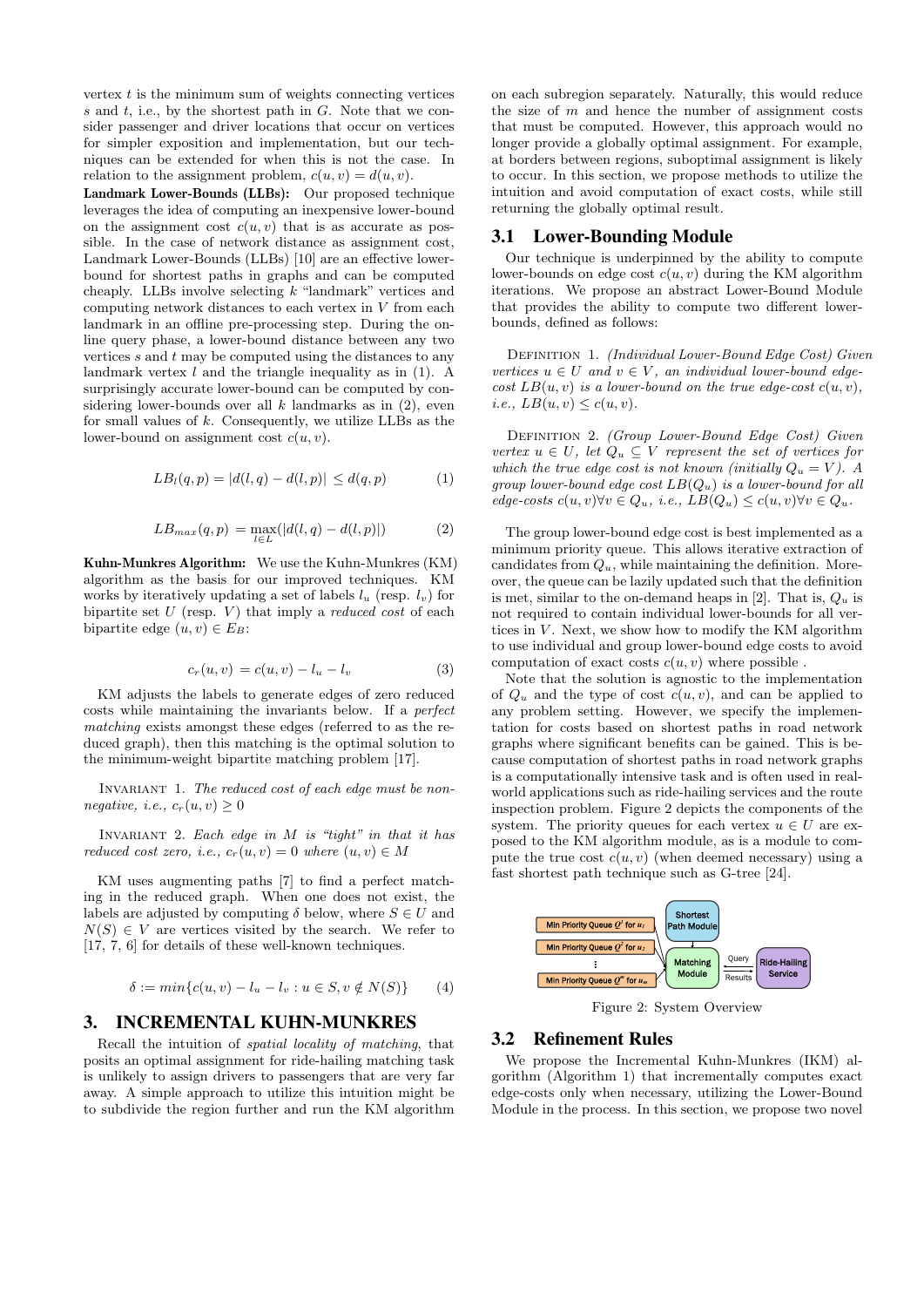| <b>Algorithm 1</b> Optimized KM algorithm using refinement rules |                                                           |  |  |  |
|------------------------------------------------------------------|-----------------------------------------------------------|--|--|--|
|                                                                  | 1: function OPTKUHNMUNKRES $(U, V)$                       |  |  |  |
| 2:                                                               | $M \leftarrow \phi$ and initialize labels $l_u = l_v = 0$ |  |  |  |
| 3:                                                               | Initialize Lazy MPQ $Q_u$ for each $u \in U$              |  |  |  |
| 4:                                                               | while M is not a perfect matching (i.e., $ M ! = m$ ) do  |  |  |  |
| 5:                                                               | while unmarked free $u \in U$ & no augment. path do       |  |  |  |
| 6:                                                               | Call FIND-AUGMENTING-PATH $(u)$ and mark u                |  |  |  |
| 7:                                                               | if augmenting path $P$ found then                         |  |  |  |
| 8:                                                               | Augment M by P (increasing size of M by 1)                |  |  |  |
| 9:                                                               | else                                                      |  |  |  |
| 10:                                                              | Call UPDATE-LABELS subroutine                             |  |  |  |
| 11:                                                              | return minimum-weight matching $M$                        |  |  |  |
|                                                                  |                                                           |  |  |  |

refinement rules, which designate when an exact cost  $c(u, v)$ must be computed during the incremental process.

Rule 1 - BFS Expansion: Let us first define refinement as extracting an element  $v$  from queue  $Q_u$  with the smallest individual lower-bound, and computing its cost  $c(u, v)$ , and then updating  $LB(Q_u)$  such that Definition 2 is maintained. We can compute a lower-bound reduced cost for all vertices in  $Q_u$  based on (3), as we propose in Lemma 1.

LEMMA 1.  $c_r(u, v) \geq LB_r(u, v) = LB(Q_u) - l_u - l_v \forall v \in$  $Q_u$ 

PROOF. By Definition 2, we have  $LB(Q_u) \leq c(u, v) \forall v \in$  $Q_u$ . By (3),  $c_r(u, v) = c(u, v) - l_u - l_v$ . Therefore,  $c_r(u, v) \ge$  $LB(Q_u) - l_u - l_v$ . Substituting gives  $c_r(u, v) \geq LB_r(u, v)$ , thus completing the proof.  $\square$ 

The proof of Lemma 1 follows in a straight-forward manner given the definition of  $LB(Q_u)$ . During the BFS expansion in the augmenting path algorithm, the KM algorithm expands all "tight" edges, i.e., those with reduced cost zero by Invariant 2. To ensure correctness of this expansion in our algorithm, we first propose the following theorem:

THEOREM 1. Given  $v \in Q_u$ , if  $LB_r(u, v) > 0$  where  $LB_r(u, v)$  computed by the definition in Lemma 1, then edge  $(u, v)$  cannot be a tight edge.

PROOF. From Lemma 1, we have that  $c_r(u, v) \geq LB_r(u, v)$ . If  $LB_r(u, v) > 0$ , then it follows that  $c_r(u, v) > 0$ . Thus,  $c_r(u, v) \neq 0$  and therefore edge  $(u, v)$  cannot be tight by Invariant 2.  $\Box$ 

Theorem 1 implies the first refinement rule, which we incorporate into a modified augmenting path search as presented in Algorithm 2. If the BFS reaches vertex  $v \in V$ from vertex  $x \in U$  and  $LB_r(x, v) \leq 0$ , we iteratively refine  $Q_x$  by extracting the element in  $Q_x$  with the smallest lowerbound and updating  $LB(Q_x)$  (and therefore  $LB_r(x, v)$ ) for the vertices remaining in  $Q_x$ . This loop terminates when either (a)  $LB<sub>r</sub>(x, v) > 0$  and by Theorem 1, edge  $(x, v)$  is not tight and need not be expanded or  $(b)$  element  $v$  is extracted from  $Q_x$ . If the extracted element is not v then we save it in excess set  $E$ , which we make sure to re-insert into the queue after the loop ends, to ensure  $LB(Q_x)$  remains accurate for other  $v \in V$  while ensuring we only compute necessary edge costs. Note,  $LB_x$  remains correct for v even when we remove  $e \neq v$  from  $Q_x$  by the definition  $LB(Q_x)$ . Rule  $2 - \delta$  Computation: Exact edge costs may also be required to determine  $\delta$  by (4). Let  $\alpha := max(l_v) : v \notin N(S)$ , i.e., the maximum label value for vertices not in set  $N(S)$ defined in Section 2 (vertices in  $V$  visited by the augmenting

|     | <b>Algorithm 2</b> Find augmenting paths given Rule 1        |  |  |  |  |
|-----|--------------------------------------------------------------|--|--|--|--|
|     | 1: function FIND-AUGMENTING-PATH $(u)$                       |  |  |  |  |
| 2:  | Initialize new queue $PQ$ by inserting u                     |  |  |  |  |
| 3:  | while $PQ$ is not empty do                                   |  |  |  |  |
| 4:  | Extract candidate $x$ from $PQ$                              |  |  |  |  |
| 5:  | for each neighbor $v \in V$ of x do                          |  |  |  |  |
| 6:  | if $c(x, v)$ unknown & $LB_r(x, v) \leq 0$ by Lemma (1) then |  |  |  |  |
| 7:  | while $LB_r(x, v) \leq 0$ and $c(x, v)$ not yet computed do  |  |  |  |  |
| 8:  | Extract minimum element $e \in V$ from $Q_x$                 |  |  |  |  |
| 9:  | if $e = v$ then                                              |  |  |  |  |
| 10: | Compute $c(x, v)$ and break loop                             |  |  |  |  |
| 11: | else                                                         |  |  |  |  |
| 12: | Add e to set E and update $LB_r(x, v)$                       |  |  |  |  |
| 13: | Re-insert all $e \in E$ back to $Q_x$ by $LB(x,e)$           |  |  |  |  |
| 14: | if $c(x, v)$ was calculated and $c_r(x, v) = 0$ then         |  |  |  |  |
| 15: | if v is a free vertex (i.e., not covered by $M$ ) then       |  |  |  |  |
| 16: | <b>return</b> path P from u to v as augmenting path          |  |  |  |  |
| 17: | else                                                         |  |  |  |  |
| 18: | Add neighbors $u \in U$ of v where $(u, v) \in M$ to Q       |  |  |  |  |

path search). We propose an iterative process as in Algorithm 3 to refine and update  $\delta$  until its final value is attained. We first propose Lemma 2 to define a lower-bound on the smallest reduced cost for any edge  $(u, v)$  where  $v \in Q_u$ :

LEMMA 2. Let  $LB_r(u) = LB(Q_u) - l_u - \alpha$ . Then  $LB_r(u) \leq$  $c_r(u, v)$  for all  $v \in Q_u \setminus N(S)$ .

PROOF. We prove Lemma 2 by contradiction. Let us assume there exists  $LB_r(u) > c_r(u, v)$  for some  $v \in Q_u$ . Since  $c_r(u, v) = c(u, v) - l_u - l_v$  and by the definition of  $LB(Q_u)$ , we have  $c_r(u, v) \geq LB(Q_u) - l_u - l_v$ . Given our assumption and  $\alpha \geq l_v$ ,  $c_r(u, v) \geq LB(Q_u) - l_u - \alpha$ . I.e.,  $c_r(u, v) > LB_r(u, v)$ , contradicting our assumption.  $\Box$ 

Now, given the definition of  $LB<sub>r</sub>(u)$  we can propose Theorem 2 to identify when to refine a  $Q_u$ .

THEOREM 2. Let  $\delta_{cand} = c_r(x, y)$  be a potential  $\delta$  by  $(4)$ for  $x \in S, y \notin N(S)$ . Given some  $u \in S$ , if  $\delta_{cand} < LB_r(u)$ , then  $\delta_{cand} < c_r(u, v) \forall v \in Q_u$ .

PROOF. By Lemma 2, we have  $LB_r(u) \leq c_r(u,v) \forall v \in$  $Q_u$ . Therefore, if  $\delta_{cand} < LB_r(u)$  then  $\delta_{cand} < c_r(u, v)$  $\forall v \in$  $Q_u$ . Thus completing the proof.  $\Box$ 

Using Theorem 2, Algorithm 3 can iteratively refine queues until converging to the correct  $\delta$ .  $\delta_{cand}$  is the candidate value of  $\delta$  that we will iteratively update until it is correct. We initialize  $\delta_{cand}$  with the minimum reduced cost  $c_r(u, v)$  amongst  $u \in S$  and  $v \notin N(S)$  for which  $c(u, v)$ has been already calculated and infinity otherwise. Given  $Q_u$  where  $u \in S$ , we compute lower-bound  $LB_r(u)$  using Lemma 2. While  $LB_r(u) < \delta_{cand}$ , we extract the minimum element from  $Q_u$ . If it is in  $N(S)$  we add to an excess set  $E$ , otherwise, we try to filter it by computing an individual lower-bound using the Lower-Bounding Module according to Definition 1, thus potentially avoiding computing an expensive exact cost. Otherwise, we compute the exact cost of the edge and update  $\delta_{cand}$  if it improves it. Once  $Q_u$ is sufficiently refined (i.e.,  $LB_r(u) \geq \delta_{cand}$ ), we repeat the procedure for all  $u \in S$ .  $\delta = \delta_{cand}$  upon termination.

The incremental computation of exact costs, adjudicated by the refinement rules, ensures that no other possible  $\delta$  can be lower than the one computed by Algorithm 3. Similar to the modified augmenting path search in Algorithm 2, this is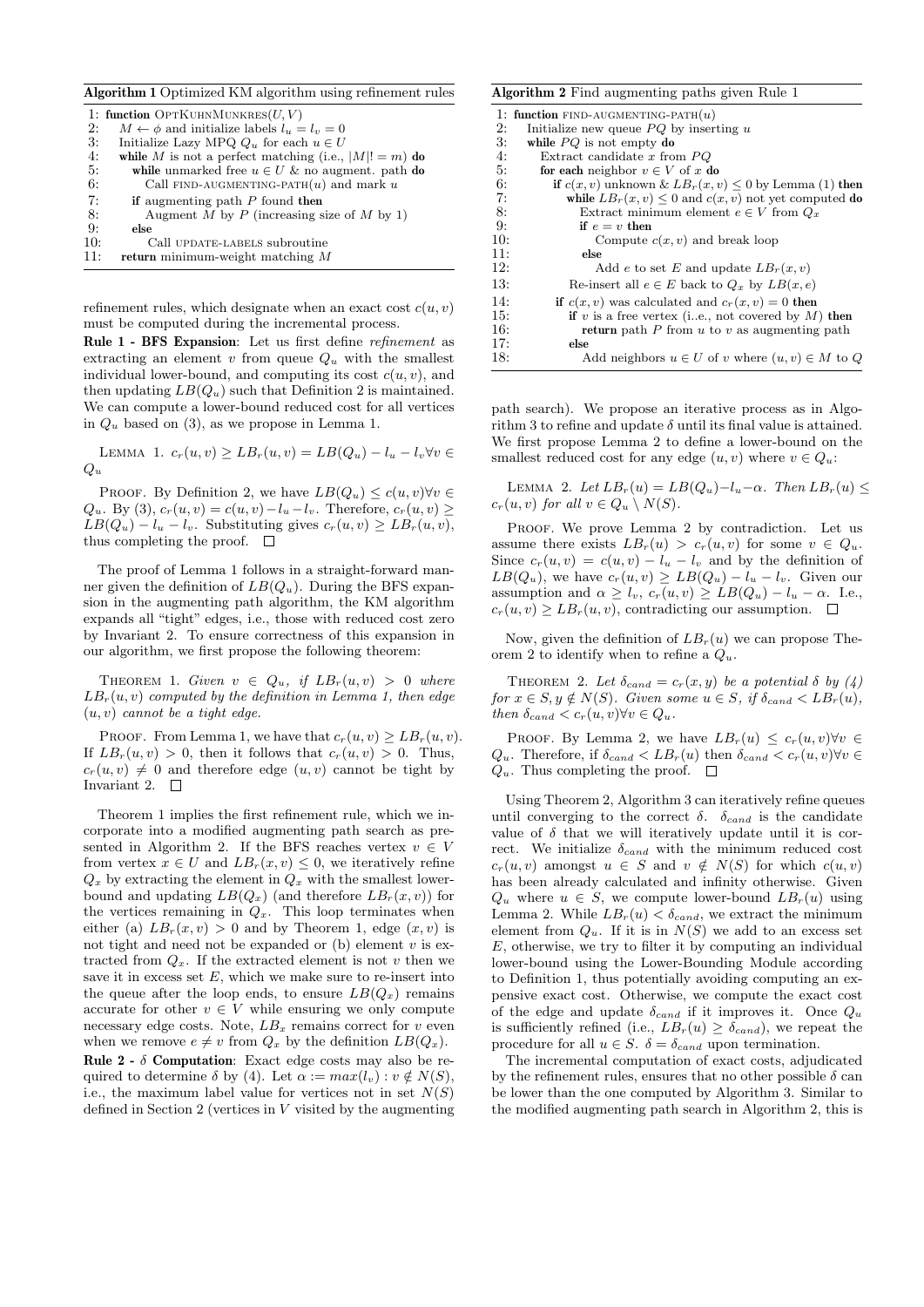|     | <b>Algorithm 3</b> Updated labels based on Rule 2                                 |
|-----|-----------------------------------------------------------------------------------|
|     | 1: function UPDATE-LABELS                                                         |
| 2:  | Let $S \subset U \& N(S) \subset V$ be vertices visited by FIND-                  |
|     | AUGMENTING-PATH                                                                   |
| 3:  | Set $\delta$ to min $c_r(u, v)$ for $u \in S$ and $v \notin N(S)$ where $c(u, v)$ |
|     | has been computed                                                                 |
| 4:  | for each $u \in S$ do                                                             |
| 5:  | while $LB_r(u) < \delta_{cand}$ with $LB_r(u)$ by Lemma (2) do                    |
| 6:  | Extract minimum element $e \in V$ from $Q_u$                                      |
| 7:  | if $e \notin N(S)$ then                                                           |
| 8:  | Compute individual $LB(u, e)$ by LB Module                                        |
| 9:  | Set $LB_r(u, e) = LB(u, e) - l_u - l_e$                                           |
| 10: | if $LB_r(u,e) < \delta_{cand}$ then                                               |
| 11: | Compute $c(u, e)$ and $c_r(u, e)$                                                 |
| 12: | if $c_r(u, e) < \delta_{cand}$ then                                               |
| 13: | Set $\delta_{cand} = c_r(u, e)$                                                   |
| 14: | else                                                                              |
| 15: | Add e to set E and update $LBr(u)$                                                |
| 16: | else                                                                              |
| 17: | Add e to set E and update $LBr(u)$                                                |
| 18: | Re-insert all $e \in E$ back to $Q_u$ by $LB(u, e)$                               |
| 19: | for each $u \in S$ do                                                             |
| 20: | Increase $l_u$ by $\delta$                                                        |
| 21: | for each $v \in N(S)$ do                                                          |
| 22: | Decrease $l_v$ by $\delta$                                                        |
|     |                                                                                   |

done in a greedy heuristic way, such that we only refine (and thus compute exact costs) for edges when it is necessary. We propose Theorem 3 to show that our refinement rules still produce the same assignment as the original KM algorithm.

Theorem 3. The matching produced by Algorithm 1 is identical to the matching produced by the original Kuhn-Munkres algorithm using the augmenting path search method.

Proof Sketch: To prove Theorem 3 it is sufficient to show that (a) the modified-BFS and (b) the calculated delta is the same as the original. First, (a) follows simply as Algorithm 1 applies Theorem 1 to all edges originating from  $u \in U$ , so no tight edges are missed during the  $U$  to  $V$  expansion. For (b), Algorithm 1 iteratively applies Theorem 2 to each  $u \in S$ . As such no  $c_r(u, v) \forall u \in S$ ,  $v \notin N(S)$  can be smaller than  $\delta_{cand}$  at termination.

# 3.3 IKM Variants

While we proposed our techniques in a way that is agnostic to the implementations and problem setting, the efficacy of our improvement will depend highly on these factors. The accuracy of the lower-bounds (i.e., how close they are to the true edge cost) will determine how effective the filtering steps are. The net gain in performance will be determined by the overhead added by our modifications versus the time saved avoiding exact computations. We propose two variants of our IKM technique to investigate the interplay between filtering efficiency versus overhead as described below:

IKM-DIJK: In this variant, we utilize the priority queue used by Dijkstra's search from each  $u \in U$  to implement  $Q_u$ . Both individual and group lower-bounds provided by the Lower-Bounding Module utilize the minimum key in the priority queue. The traditional KM implementation would simply conduct a Dijkstra search from each  $u \in U$ , whereas our incremental approach stops and restarts the search as necessary, potentially terminating earlier. IKM-DIJK will provide an interesting point of comparison as it essentially

| <b>Name</b> | Region     | $#$ Vertices | # Edges   |
|-------------|------------|--------------|-----------|
| SIN         | Singapore  | 289.918      | 632.243   |
| E           | Eastern US | 3.598.623    | 8,708,058 |

Table 1: Road Network Datasets

adds no overhead to the original KM algorithm that utilizes Dijkstra to populate the whole distance matrix.

IKM-CAG: Many road network graph query processing studies have identified the potential benefit of using off-line preprocessing to increase online query performance. As a result, many techniques to compute shortest paths, lower-bounds, and retrieve nearest objects have been proposed that utilize indexing to improve performance. For our second variant, we implement  $Q_u$  using COLT [3], which is a state-of-arttechnique technique to retrieve objects by minimum lowerbounds. We utilize the ALT index [10] to provide accurate but inexpensive lower-bound computations on shortest path distances in graphs. Lastly, we utilize G-tree [24] to efficiently compute shortest path distances with a reasonable memory footprint. Both the ALT and G-tree indexes are built in an offline pre-processing step, whereas COLT is unique to the current assignment query and built online at query time. All query time overheads are included in the running times reported in all of our experiments.

Approximate KM: [18, 14] proposed an approach similar to ours in goal, from which we develop an approximate algorithm inspired by their minimum-cost flow approach and our lower-bounding heuristic. Please refer to the full paper [4] for discussion of its experimental performance.

# 4. EXPERIMENTS

We conduct a detailed experimental study on the performance of the Incremental Kuhn-Munkres (IKM) algorithm. First, we investigate the likely real-world impact of IKM using actual production datasets provided by Grab . Then in the second section, we study scalability and conduct sensitivity analysis using publicly available real-world datasets and carefully generated synthetic workloads. Further details of the datasets will be provided in each section, while we describe the experimental settings below.

Environment: We run experiments on a MacBook Pro running OS X (64-bit) with a 6-core Intel Core i7 2.6 CPU and 16GB memory for the production datasets, and a Ubuntu 64-bit PC with a 16-core AMD Ryzen 3700X CPU and 32GB for the public datasets. All experiments were conducted using memory-resident indexes for fast querying. We implemented all techniques in single-threaded C++ and compiled by g++ v5.4 with O3 flag, sharing subroutines and basic data structures to ensure fairness.

Techniques: We include the two variants of our IKM technique described in Section 3.3, IKM-DIJK, and IKM-GAC. We compare our techniques against variants of the traditional KM algorithm where the cost matrix is fully computed before the matching is found. These non-incremental KM variants only differ in the technique used to compute the matrix. One variant, Dijkstra uses a single-source multidestination Dijkstra search from each vertex in U to populate the matrix. G-tree and CH uses point-to-point shortest path distance queries using the G-tree [24] and Contraction Hierarchies (CH) [9] indexes, respectively. The Dijkstra

https://www.grab.com/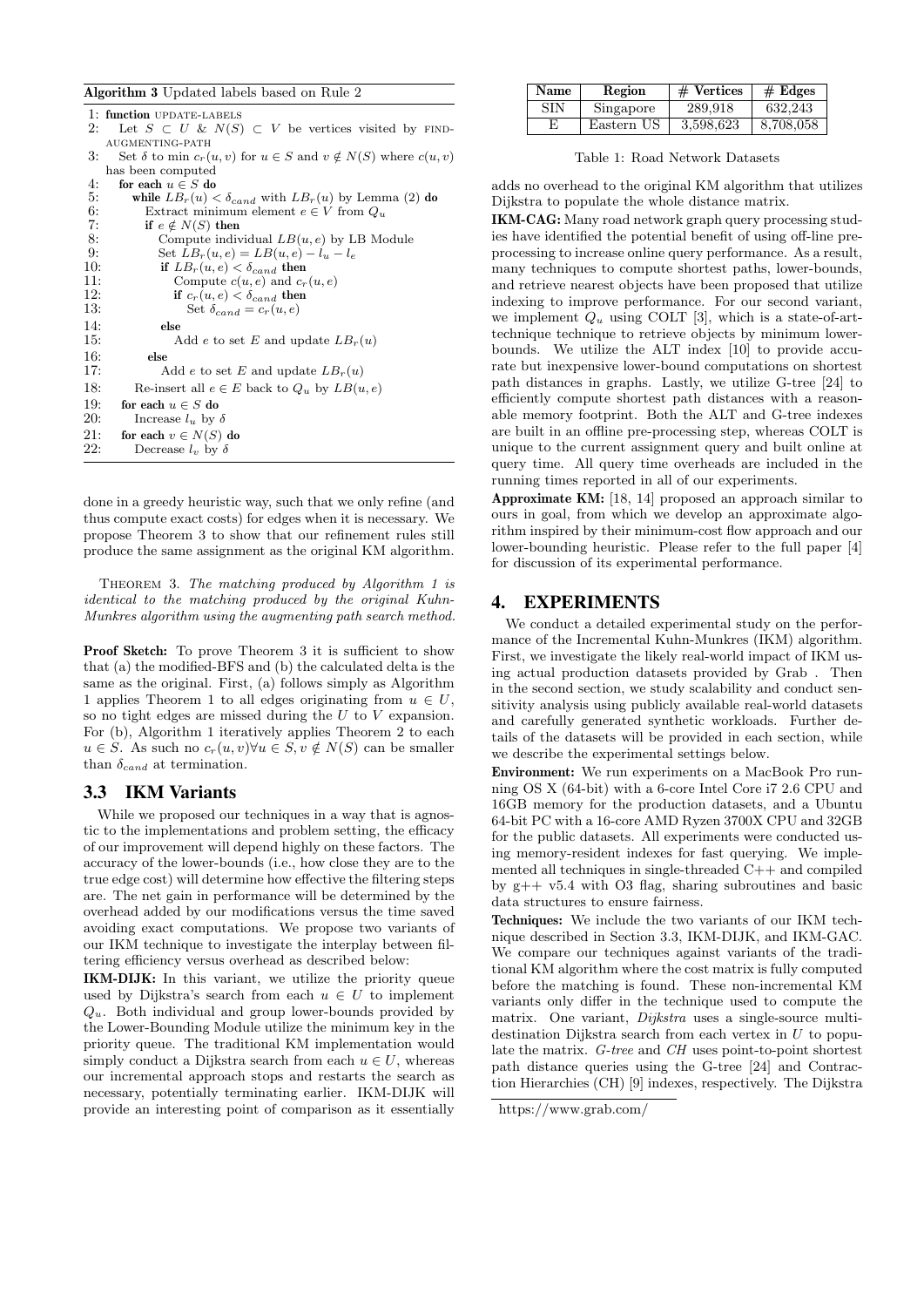| Method   | Running Time (ms) |         | Matrix Computations $(\%)$ |           |         | Max. Throughput $(m)$ |            |            |            |
|----------|-------------------|---------|----------------------------|-----------|---------|-----------------------|------------|------------|------------|
|          | $W=15s$           | $W=30s$ | $W=60s$                    | $W=15s$   | $W=30s$ | $W=60s$               | $W=15s$    | $W=30s$    | $W=60s$    |
| Dijkstra | 2876ms            | 4595ms  | 9749 <sub>ms</sub>         | $100.0\%$ | 100.0\% | $100.0\%$             | $m = 575$  | $m = 1050$ | $m = 1675$ |
| CН       | 661ms             | 1512ms  | 6605ms                     | 100.0%    | 100.0%  | 100.0%                | $m = 575$  | $m = 800$  | $m = 1150$ |
| G-tree   | 280ms             | 599ms   | 2942ms                     | 100.0%    | 100.0%  | $100.0\%$             | $m = 900$  | $m = 1200$ | $m = 1650$ |
| IKM-DIJK | 65ms              | 110ms   | 407ms                      | $2.7\%$   | $3.7\%$ | $4.5\%$               | $m = 1400$ | $m = 1750$ | $m=2275$   |
| IKM-GAC  | 12ms              | 31ms    | 255ms                      | $2.9\%$   | $3.5\%$ | $3.2\%$               | $m = 1425$ | $m = 1775$ | $m=2250$   |

Table 2: Performance metrics for a real-world ride-hailing workload for the city of Singapore. Time window  $W$  is the period that ride-hailing requests are batched for which bipartite matching is then used to compute an optimal matching

and G-tree variants allow an apples-to-apples comparison of each of our improved techniques with their corresponding non-incremental counterparts. For example, the difference in running time between G-tree and IKM-GAC will show us how much efficiency is gained from fewer distance computations, while taking into account the overhead added by object retrieval and lower-bound computations.

## 4.1 Real-World Performance

Given the importance of the real-world applications, we evaluate techniques on real-world data sets provided by Grab for the city of Singapore in several ways as we describe next.

## *4.1.1 Ride-Hailing Performance*

We first evaluate the performance of our techniques on a real-world ride-hailing workload for the city of Singapore.

Datasets: The dataset consists of the road network graph G for Singapore as listed in Table 1 and workload B consisting of hundreds of thousands of anonymized ride-hailing booking records completed in a 1-week period from December 2018. Each booking in set  $B$  contains the time of the booking, the driver's location, and the user's location. Both datasets are provided by Grab and originate from real-world data generated in a production setting.

Methodology: To accurately evaluate bipartite matching performance in ride-hailing, we implement a simple batching framework based on public descriptions of real-world matching for ride-hailing applications [1]. Given a time-window W and a start time  $t$ , we select all bookings made in the time range  $[t, t+W)$  from the booking set B. We then create two bipartite sets using the locations of drivers and users, respectively, from the selected bookings. We use each technique to find an optimal matching on these bipartite sets, reporting the running time and the percentage of the full cost matrix that is computed. We investigate windows  $W$  of 15, 30, and 60 seconds, and average the reported results over several randomly selected start times to reduce variability.

Running Time and Efficiency: The running times and matrix computations for each technique over all windows are listed in Table 2. The running times of our techniques, IKM-DIJK and IKM-GAC, are more than an order of magnitude less than their direct counterparts, Dijkstra and G-tree, for all values of  $W$ . The reason for this is seen in the percentage of the cost matrix that is computed by our techniques. Naturally, the original KM variants compute 100% of the cost matrix. Notably, the impressive results for IKM-GAC show that the overhead added in computing lower-bounds and retrieving objects is significantly outweighed by the time saved from reduced computations. The magnitude of improvement decreases slightly for the large window W. With a larger window, the density of driver and user locations increases, making lower-bounds less accurate. Nonetheless, the degradation is only slight, and running time is still over a magnitude better than the original KM algorithms.

Maximum Throughput: Due to the commercially-sensitive nature of the data, which is subject to non-disclosure agreements, we are not able to divulge details on the sizes of workload, particularly the average  $m$  for each window  $w$ . However, in place of this, we report the maximum throughput for each technique in Table 2. Maximum throughput is the largest possible  $m$  for which a technique can compute an optimal matching within the time window W. In realworld terms, it is the largest number of bookings that can be batched using each technique for window  $W$ , before the next batch must be computed. This is a particularly useful metric, as it will test the ability of each technique to scale to larger cities such as Jakarta and New York, which are likely to generate a far larger workload of bookings. The bipartite sets are again generated from the real-world booking set  $B$  as before, except we test increasing values of  $m$ by choosing additional bookings (in time order) until the running time is W. Table 2 shows IKM-DIJK and IKM-GAC again leads the way, reporting the highest supported throughput. Note that Dijkstra-based techniques perform relatively better here. This is because Dijkstra's running time grows linearithmically given its asymptotic complexity, while the running time of point-to-point shortest path techniques grows quadratically as it issues one query for each cell in the cost matrix. While modern techniques such as G-tree and CH have significantly improved on Dijkstra's for point-to-point shortest paths, this shows Dijkstra still works well for multi-target shortest paths.

### *4.1.2 Sensitivity Analysis*

The performance on increasing  $m$  evaluates the ability of techniques to handle increasingly large batches of ridehailing requests. We use synthetic driver and user locations to conduct sensitivity analysis into the effect of the size of bipartite sets  $m$ . These locations are generated by selecting road network vertices uniformly at random for a given value of m. Road network vertices are more densely located in urban areas, so the coordinates of chosen vertices are more likely to be in such areas, which generally reflects booking requests. Figure 3a show that IKM-GAC improves significantly over G-tree in running time for most values of m. The exception for small values of  $m$  is due to the overhead added by IKM-GAC (such as initializing the priority queues  $Q_u$  and computing the COLT index). This overhead represents a higher proportion of running time for smaller m where the number of distance computations is small (and as such the savings are also small). In Figure 3b, we compare the number of distance computations computed by each method. Note that both Dijkstra and G-tree compute the same number of distance computations (i.e., for all pairs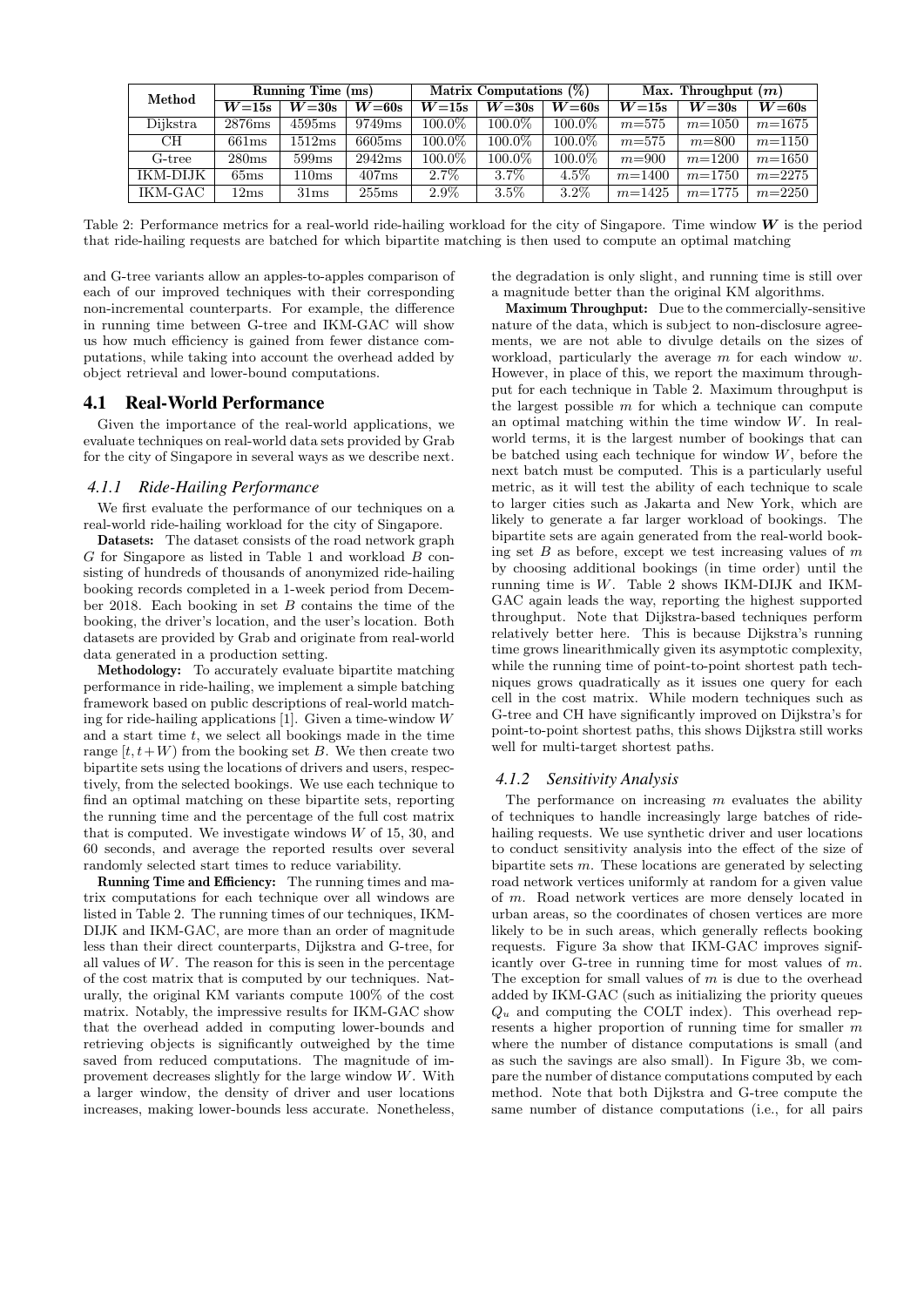

Figure 3: Singapore Dataset Performance on Varying m

of locations), and this is represented in the  $m<sup>2</sup>$  line. The improvement shown on the synthetic dataset appears to be smaller than the real-world dataset. This is likely due to spatial location of matching being less prominent in the synthetic dataset, which we confirm experimentally. For each pair in the optimal matching, we found that objects in U were on average assigned to the 2nd to 3rd nearest object for the production dataset, experimentally confirming the presence of spatial location of matching in real-world datasets. On the other hand, objects were matched to increasingly further objects with increasing  $m$  (e.g., 10th nearest object for  $m = 250$  for the synthetic datasets. Thus, the synthetic datasets are more challenging, and the still sizeable improvement demonstrates the robustness of our techniques. Minimum is an estimate on the theoretical minimum number of costs required to find the optimal matching (its derivation is outlined in [4]). IKM-GAC closeness to the minimum shows the benefit of using an accurate lower-bound [3].

# 4.2 Scalability Analysis

While the Singapore dataset used in the previous section provides valuable insight into the real-world performance of the techniques, we use additional publicly available datasets for further evaluation. In particular, Singapore has a relatively smaller road network and the size of the road network has a large impact on shortest path computation. Using publicly available datasets will also provide more reproducible results. To study the scalability of the techniques we study their performance on a larger road network dataset, namely, the Eastern (E) US dataset obtained from the 9th DIMACS Challenge with 3.5 million vertices. While a ridehailing batching operation may not be performed on such a large region, road networks for big congested cities such as Jakarta have similar numbers of vertices and edges. Synthetic bipartite sets for these road networks are generated as in Section 4.1.2, however, we use larger values of  $m$  to scale with the increased road network size. We refer to the original paper [4] for experiments on more road networks.

Eastern US Dataset: Figure 4 reports the running time and number of distance computations of each technique for increasing values of  $m$ , which corresponds to having more objects to match. We largely see similar trends to the Singapore dataset. For running time (Figure 4a), the gap between IKM-GAC and IKM-DIJK is larger than for Singapore. This can be explained by the linearithmic time complexity of Dijkstra of  $O(|E|+|V_G| \log |V_G|)$ . Larger numbers of road network vertices  $|V_G|$  for the Eastern US road network compared to Singapore (Table 1) results in more costly



Figure 4: Eastern US Dataset Performance on Varying m

distance computations. Nonetheless, the improvement of IKM-DIJK is essentially free, as IKM-DIJK introduces no overhead compared to plain Dijkstra, as it uses the same priority queue as the Dijkstra search. Furthermore, the relative improvement of IKM-GAC is higher than IKM-DIJK over its orignal KM counterpart. Given that paths are more costly to compute in a bigger (or denser) road network, this shows that it is worthwhile to pre-process data offline to accelerate online shortest path queries, with fast shortest path distance techniques like G-tree scaling better with increasing size of the road network than Dijkstra. Moreover, it suggests that even the overhead added at query time by IKM-GAC (e.g., construction of the COLT index), which is included in running times reported in all figures, is worthwhile. We also verify the observation made for maximum throughput in Section 4.1.1, with running time of techniques beginning to converge with increasing  $m$  as the time to find an optimal assignment begins to dominate cost computation time.

## 5. RELATED WORK

Given their popularity, real-world ride-hailing apps have spawned a growing body of research. In particular, the Kuhn-Munkres (KM) algorithm is widely used as a subroutine in real-world ride-hailing systems. For example, ridehailing service Didi reportedly uses KM in the driver dispatch framework [21]. Similarly, Uber frame driver-rider matching as a combinatorial optimization problem to minimize the overall wait time, which is typically solved by KM [1]. The assignment problem, bipartite matching, and Kuhn-Munkres are utilized in many ride-hailing and taxi studies [23, 8, 11]. Our techniques can potentially improve running time in these frameworks as a drop-in replacement for the KM algorithm. Other work has focused on improving different aspects of ride-hailing performance, such as predictive algorithms to increase the likelihood of the driver accepting the allocated job [22]. Such considerations are likely orthogonal to our work, as the cost of allocating a passenger to a driver will still incorporate travel cost.

Since the advent of the Kuhn-Munkres algorithm [13, 15], the time complexity for the general assignment problem has not been significantly improved after [6, 19] improved the original  $O(n^4)$  time to  $O(n^3)$ . Further improvements have come primarily in the form of specialized domains such as considering bounded integer weights [16] or improvements through clever heuristics that work extremely well in practice [12]. Other approaches have attempted to find approximate solutions that trade running time for accuracy [5]. These works are complementary to our technique because they increase the relative running time of computing the cost

http://www.dis.uniroma1.it/%7Echallenge9/